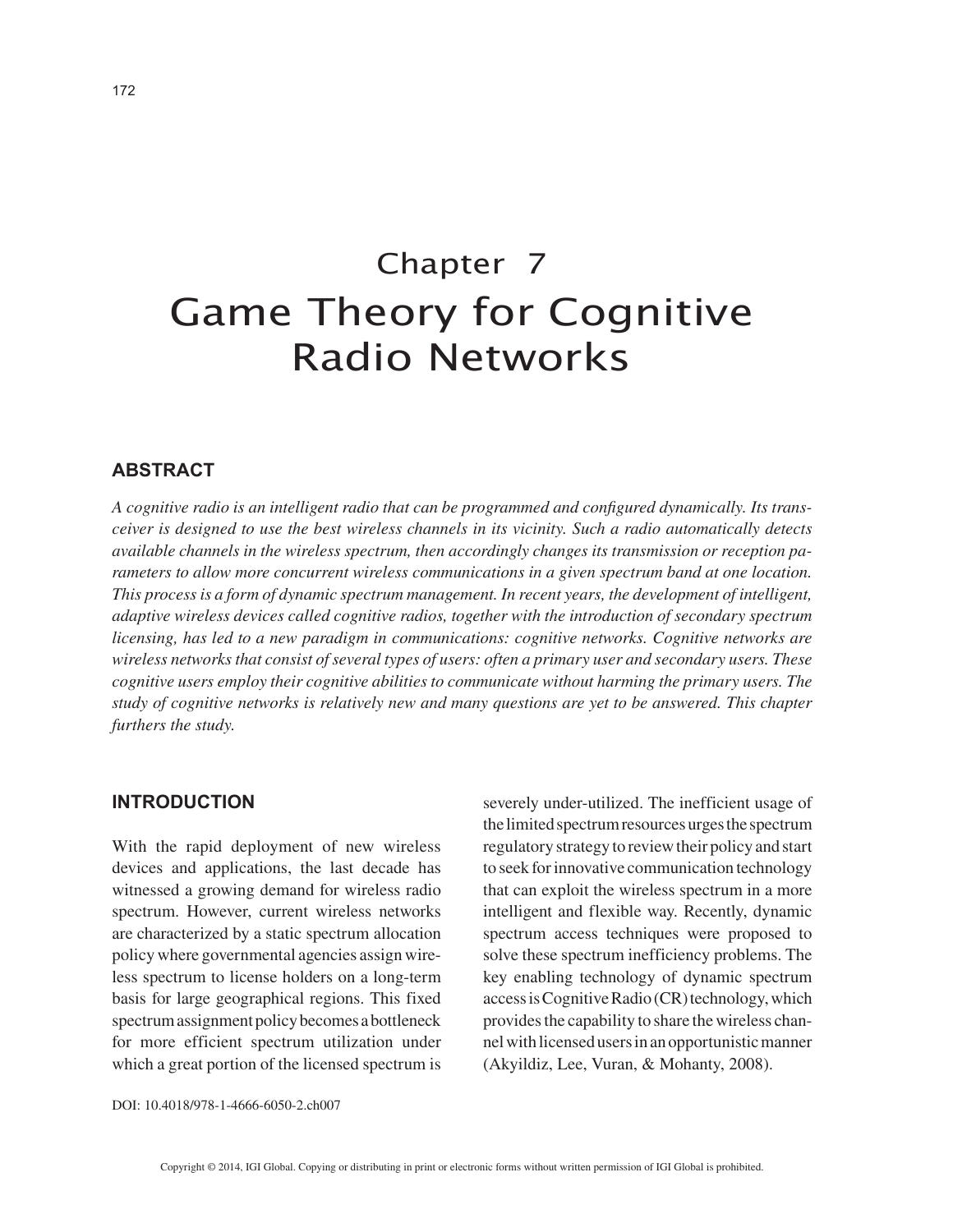Cognitive Radio (CR) networks will provide high bandwidth utilization to users via heterogeneous wireless architectures and dynamic spectrum access techniques. However, CR networks impose challenges due to the fluctuating nature of the available spectrum, as well as the diverse QoS requirements of various applications. Spectrum management functions can address these challenges for the realization of this new network paradigm (Akyildiz, 2008). Nowadays, game theory has been used in communication networks to model and analyze the interactive behaviors in a competitive area. Game theory is also a useful tool that can be used for radio spectrum management in a cognitive radio network. In the past several years, some of the game theoretic models were proposed for different CR control issues such as power control, call admission control, spectrum trading, spectrum competition, interference avoidance, spectrum sharing, and spectrum access (Akyildiz, 2008), (Zhang, & Yu, 2010).

Traditionally, a game is a model of interactive decision process, which includes at least two players. Each player is a decision making entity. In CR networks, the primary user (licensed users) and the secondary user (unlicensed users) are assumed both players. Their behaviors are rational and selfish. Each player has his action space and utility function, and the objective of game is to maximize his utility. Spectrum sharing is that the secondary users access the spectrum competitively and maximize its own income while the primary user is not interfered. This spectrum sharing process can be modeled as games. The game models for CR networks can be classified into three categories; non-cooperative, cooperative and economic spectrum sharing games.

# **NON-COOPERATIVE SPECTRUM SHARING GAMES**

In this section, we discuss non-cooperative spectrum sharing games such as repeated game, potential game, supermodular game, and so on. In a non-cooperative game with rational network users, each user only cares about his own benefit and chooses the optimal strategy that can maximize his payoff function (Figure 1). Such an outcome of the non-cooperative game is termed as Nash equilibrium, which is the most commonly used solution concept in game theory (Wang, Wu, & Liu, 2010).

# **Repeated Game for Cognitive Radio Networks**

In order to model and analyze long-term interactions among players, the repeated game model is used where the game is played for multiple rounds. A repeated game is a special form of an extensiveform game in which each stage is a repetition of the same strategic-form game. The number of rounds may be finite or infinite, but usually the infinite case is more interesting. Because players care about not only the current payoff but also the future payoffs, and a player's current behavior can affect the other players' future behavior, cooperation and mutual trust among players can be established (Wang, Wu, & Liu, 2010). In order to improve the cooperation among secondary users, distributed spectrum access mechanisms based on the repeated game approach have been developed to achieve efficient and fair spectrum allocation (Li, Liu, & Zhang, 2010).

Repeated game is the combination of a series of subgame with the same structure. Since the participants can learn and summarize the results of subgame after several repeated game, repeated game extends the strategic space. In 2009, a repeated spectrum sharing game was proposed by using cheat-proof strategy (Zhang, & Yu, 2010). In this model, two cooperation rules with efficiency and fairness were considered. Under the constraints of these rules, the spectrum sharing problem is modeled as a repeated game where any deviation from cooperation will trigger the punishment. In addition, two cheat-proof strategies were also proposed to enforce that selfish users would report their true channel information. This